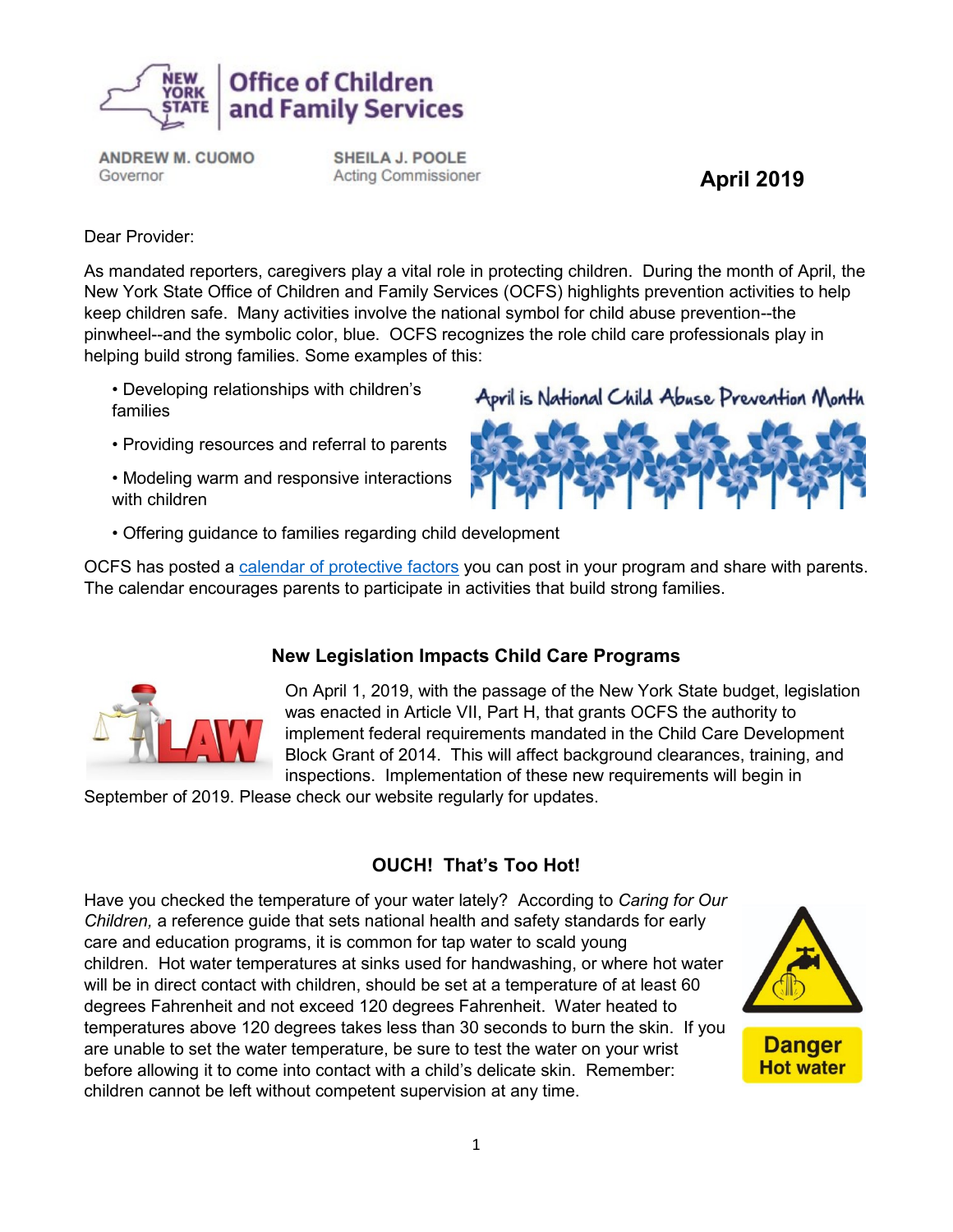## **Do You Know About Radon?**



You cannot see, taste or smell this radioactive gas. Radon exposure causes 22,000 deaths per year. It is one of the top causes of lung cancer, second only to smoking. Children are especially vulnerable to the effects of radon due to smaller lungs and higher breathing rates.

Additional information about radon and test kits available to child care providers at a reduced cost from the NYS Department of Health can be found [on the OCFS website](https://www.google.com/url?q=https://ocfs.ny.gov/main/childcare/radon/&sa=U&ved=0ahUKEwib4ZOA5tfhAhVjUN8KHX28AY4QFggEMAA&client=internal-uds-cse&cx=004801379132499992204:fj96igbipvg&usg=AOvVaw23iJVq6a-C0cNDhpzDgw0l)

(ocfs.ny.gov). If radon is present, its level can be reduced. To locate radon reduction programs in your area, [visit the NYS Department of Health website](https://www.health.ny.gov/environmental/radiological/radon/radon.htm) (health.ny.gov).

Towns in [Zone 1](https://ocfs.ny.gov/main/childcare/radon/radonzone.asp) have been updated to include additional locations. **Effective August 1, 2019**, all programs in the new [Zone 1 locations](https://ocfs.ny.gov/main/childcare/radon/radonzone.asp) must complete radon testing at renewal. Documentation of radon testing must be on file and submitted to OCFS.

### **Why Attend a Webcast?**

Webcasts provide an opportunity to engage with experts in the field during a live broadcast, while networking with child care colleagues in a supportive learning environment. OCFS sponsors them and provides them at no cost to you. Below is a list of the webcasts planned for 2019.

#### **Thursday, April 11, 2019**

Supporting Children and Families Through Good Eating Practices: good nutrition and positive relationships with food do more than just fuel children's bodies; they promote healthy cognitive, social and emotional development as well.



#### **Tuesday, July 16, 2019**

Safety Throughout the Year: experts will share seasonal tips to keep children in your program safe year-round.

#### **Wednesday, November 6, 2019**

Town Hall Meeting - Child Abuse and Maltreatment: engage with experts in the field and analyze dramatized case studies.

Register now for webcast trainings at a location near you: <https://www.ecetp.pdp.albany.edu/>

#### **Countdown to US Census Day**



April 1, 2020 is "Census Day" across the country. The U.S. Census Bureau is preparing to send you an invitation to participate. You will have three options to respond: online, by mail or by phone. Please respond promptly and accurately when you receive your census count request in 2020.

The federal census helps determine funding for your community. The data shapes services such as education, child care subsidy, health care, housing, food and income security, and rural access to broadband. Those at risk of being missed by the census include people of color, low-income households, immigrants, and young children. Being undercounted deprives already vulnerable communities of fair representation and vital community resources. Find out more on [the](https://www.census.gov/programs-surveys/decennial-census/2020-census.html)  [federal government's census website](https://www.census.gov/programs-surveys/decennial-census/2020-census.html) (census.gov/programs-surveys).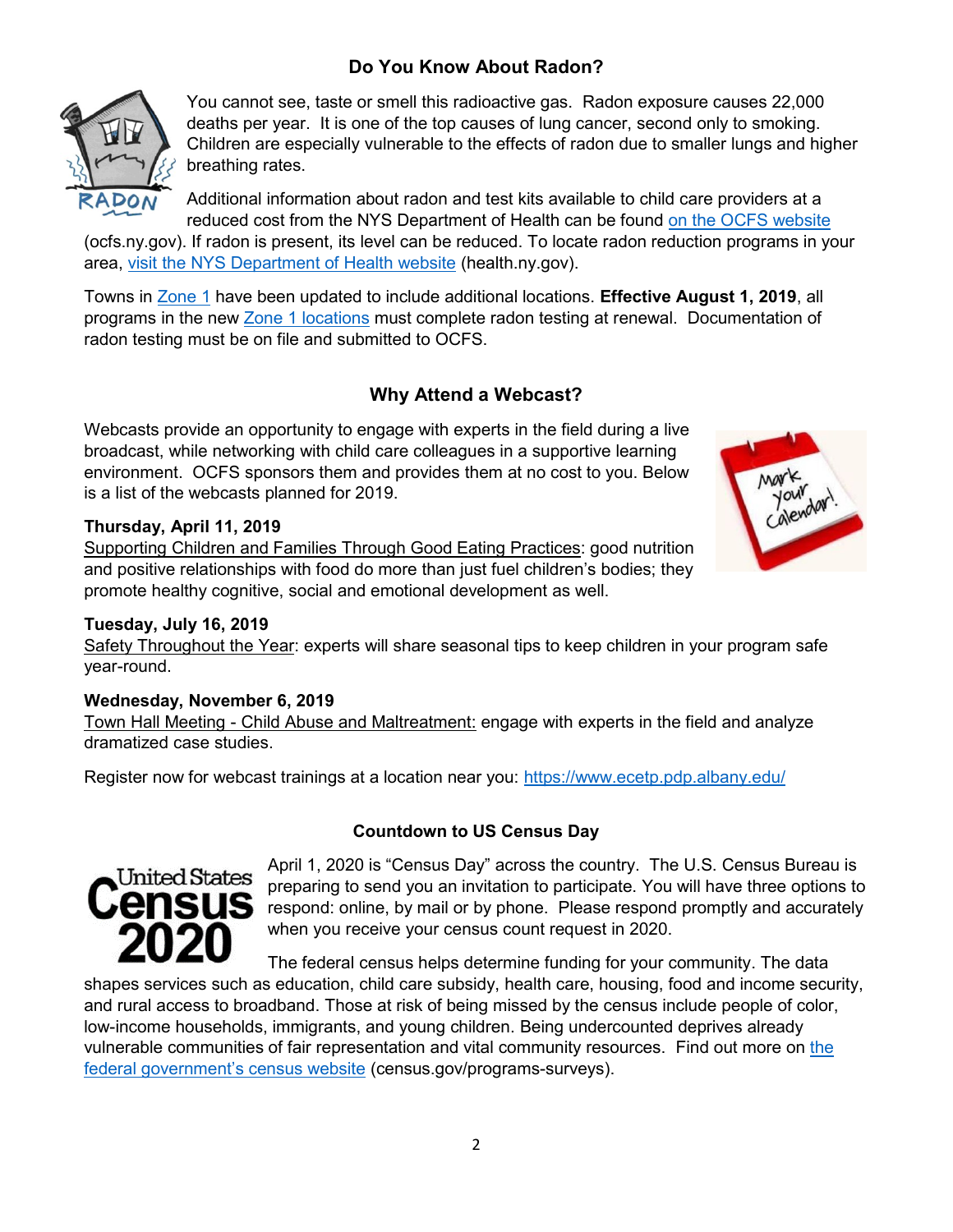

## **Facility Application and Management System (FAMS) Update**

 Last December, OCFS launched FAMS in an effort to streamline and enhance the licensing process. FAMS is currently only available to day care center (DCC) and school

age child care (SACC) programs. We have received overwhelmingly positive feedback on FAMS. Please note: as of January 1, 2019, all OCFS-approved Plans of Study must be uploaded into FAMS for tracking and management purposes. They are no longer to be entered in ASPIRE.

The next enhancement slated for FAMS will allow DCC/SACC programs to manage and maintain their electronic case file. We anticipate this to be rolled out in the coming months. Home-based programs will be scheduled for development in FAMS after that time.

All DCC/SACC programs that have provided their email addresses to OCFS, have been emailed a link to create a FAMS account through<https://my.ny.gov/>. You can also link your FAMS account to any current<https://my.ny.gov/> account that you use for your OCFS business. If you missed the email invitation, don't worry, an email is sent out every 15 days to those not already using the FAMS system. If you need help using FAMS, please reach out to your regulator or email [ocfs.grp.sm.FAMShelp@ocfs.ny.gov.](mailto:ocfs.grp.sm.FAMShelp@ocfs.ny.gov)

## **Two Products Raise Safety Concerns**

A popular product has been recalled after reports of multiple deaths. The **Fisher-Price Rock 'n Play** sleepers because of several fatalities from suffocation. More information can be found [on the](https://www.cpsc.gov/Recalls/2019/fisher-price-recalls-rock-n-play-sleepers-due-to-reports-of-deaths)  [Consumer Product Safety Commission's website](https://www.cpsc.gov/Recalls/2019/fisher-price-recalls-rock-n-play-sleepers-due-to-reports-of-deaths) (cpsc.gov/Recalls).

The commission also received approximately 200 reports of wheel failures on the **Britax Jogging Stroller** (known as "BoBs") that resulted in injuries to parents and children. The product remains on the market. The company offered [replacement](https://www.consumerreports.org/jogging-strollers/britax-jogging-stroller-settlement/) parts and produced a [safety](https://bobinfocampaign.britax.com/) video to assist consumers.



# **Prevent the Flu**

For many, spring is a time of growth and renewal, and a time to happily watch "flu season" fade away. However, "flu season" is different each year, and it is not possible to know when it will begin or end. The American Academy of Pediatrics (AAP) suggests preparing for influenza in late summer and has some tips you can incorporate into your program to help reduce the spread of the flu and other illnesses:

- Seasonal flu vaccines are the best available protection against influenza. The best way to protect young children from getting infected is for all caregivers to be vaccinated. It is strongly recommended that caregivers receive flu vaccines annually. Information about flu vaccine can be found [on the AAP's website](https://www.aap.org/en-us/Documents/disasters_dpac_InfluenzaHandout.pdf) (aap.org).
- Remind everyone about proper infection control behaviors (e.g., wear a surgical mask if you are unvaccinated; and cough/sneeze into your elbow). Wash hands frequently and sanitize surfaces and toys to help decrease the spread of germs. Staff who are exhibiting flu symptoms should remain at home.
- Follow your health care plan and exclusion criteria. Remind parents that ill children need to remain at home. Help families understand the important role they play in reducing the spread of the flu.